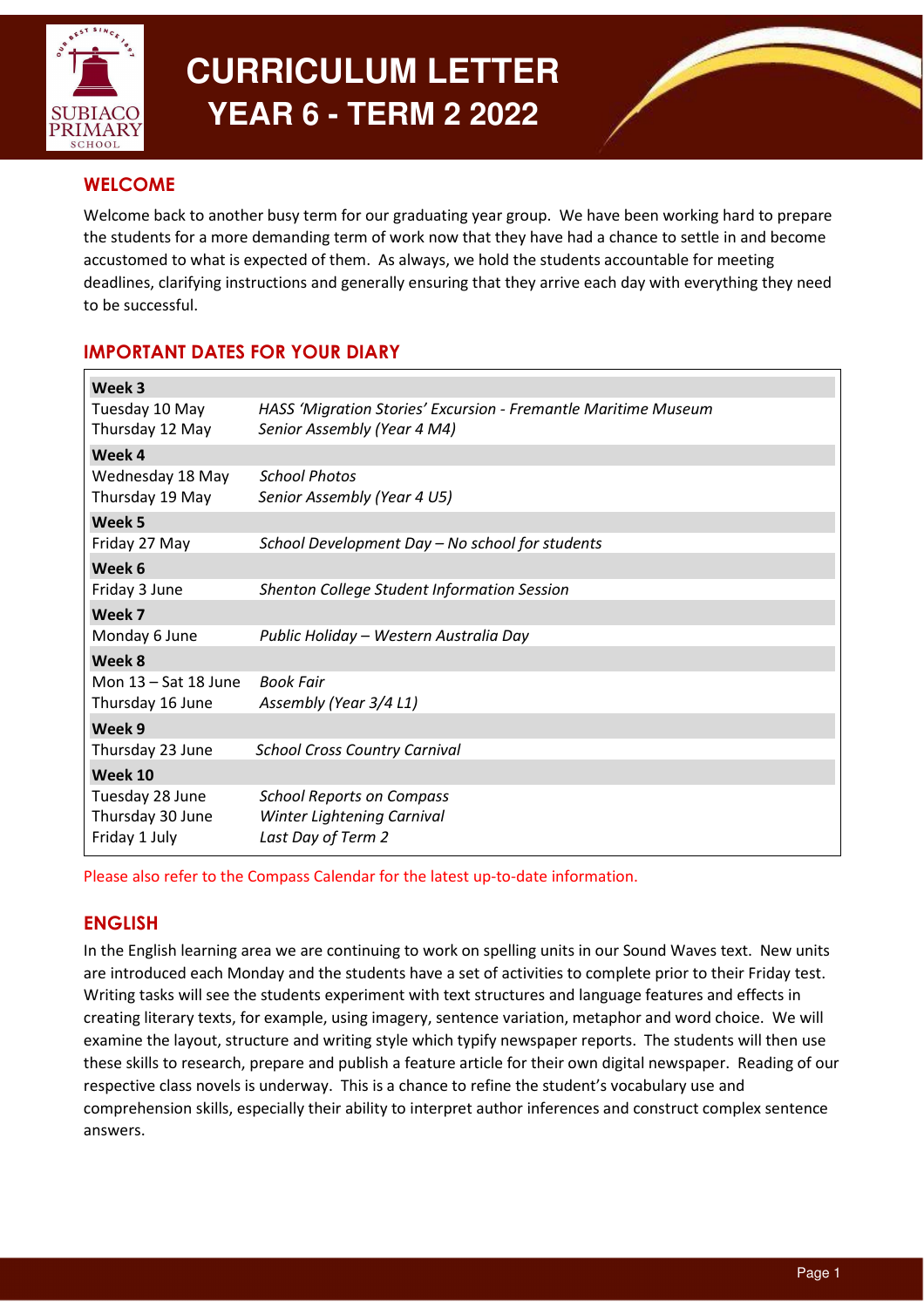## MATHEMATICS

In Mathematics our major focus is now all things to do with Fractions. We have also just started the measurement of two-dimensional Perimeter and Area. ICT is linked to the students' learning via the 'Dream House' task, where the students prepare the floor plan of their dream house and then digitally recreate one of the floors using an app and/or a free online software program. These two topics expose the students to a variety of formula and emphasise the need to perform a series of logical working out steps to achieve an accurate answer.

## **HASS**

In HASS this term we will be looking at the impact that Migration has played in Australia's History. We will study the push/pull factors for migration to Australia and the contributions migrants have made to our country. Making use of digital resources, such as the packages of work developed by Inquisitive, lead students in activities to help them understand the role migration has played in shaping Australia's cultural makeup. Students will also prepare and conduct an interview of one person who has migrated to Australia to discover some of the details surrounding their experiences of adjusting to life in a new country. They will present their findings in the form of a mind map.

### **SCIENCE**

In Science, we will be studying how electrical energy can be transferred and transformed in electrical circuits. We will investigate various ways to make a globe shine, construct a simple circuit with a switch, and then proceed to assemble various types of series and parallel circuits involving multiple globes and batteries. Finally, the students will work collaboratively in an attempt to design and construct an electrically powered toy or vehicle. In all of the above, the students will identify, plan and apply the elements of scientific investigation in order to answer questions and solve problems using equipment and materials safely. There will also be a substantial homework component involving the research and presentation of information on a famous scientist.

#### DESIGN TECHNOLOGIES

This term in Design Technologies, students will be working through a series of design and digital technology challenges that will encourage them to put all their STEM (Science, Technology, Engineering and Mathematics) skills to use to solve real world problems. Students will be using the Makey Makey inventor kit to produce musical instruments, interactive posters and machines to collect survey data. The culmination of all our learning this term will be for students to collaboratively design and make a user interface (game controller) to meet the needs of a client with a physical disability or specific learning need. Students will also code a computer game using the Scratch program to go with their game controller. In order to do this, they will need to design, modify and follow algorithms involving sequences of steps, branching and iteration (repetition). They will be recording their weekly progress in video and photographs on Seesaw.

#### DIGITAL TECHNOLOGIES (Mr Michael Batskos)

This term Year Six students will:

- Learn about representing images using binary.
- Collect, sort, interpret and visually present different types of data using software and cloud-based graphic design tools (such as Google Sheets and Canva).

#### HEALTH & WELLBEING

This term our focus is on social values. Having strong social values means that we try to treat other people well. The students will participate in class discussions and activities that promote kindness, friendliness, inclusion, cooperativeness and respect.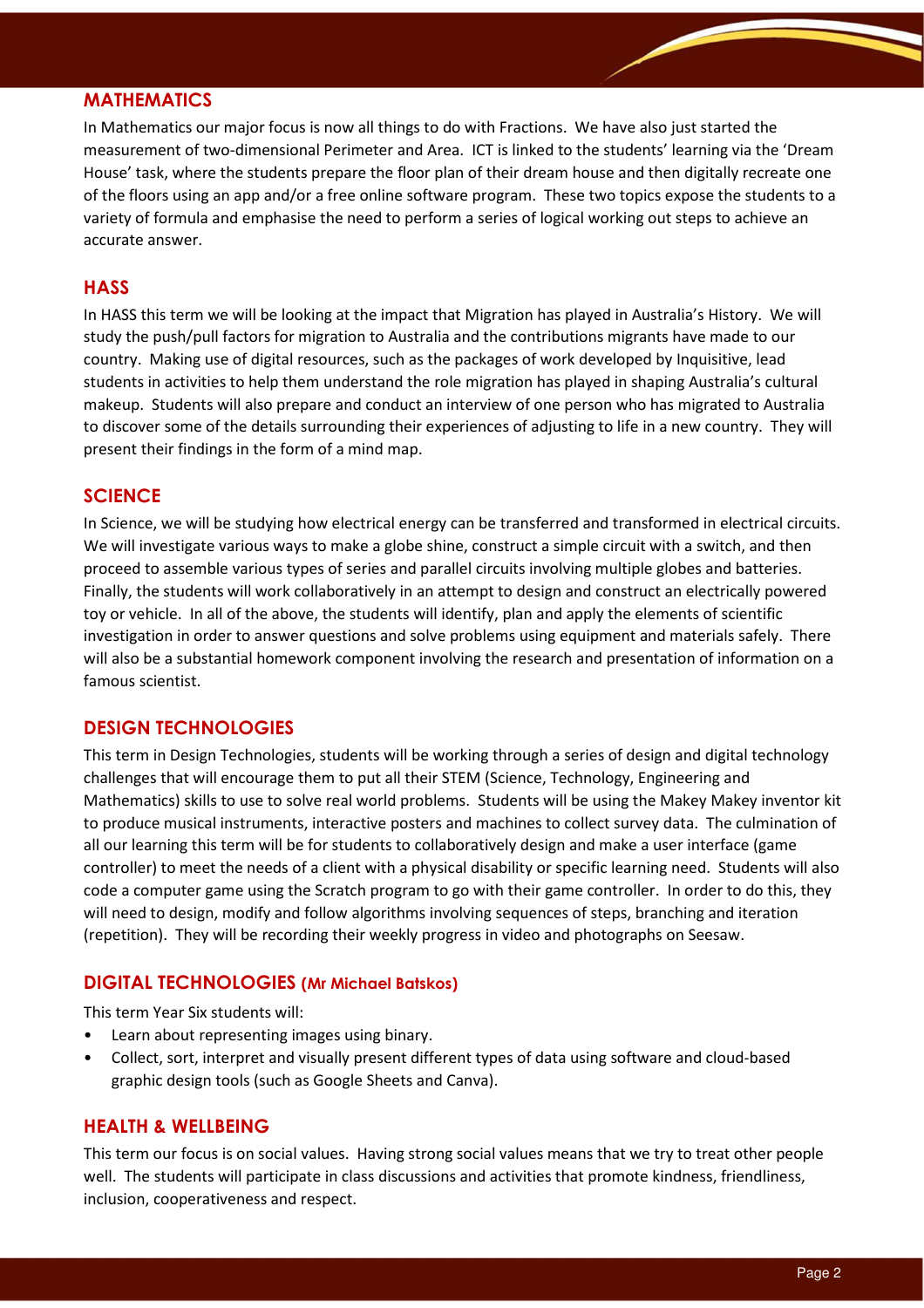### PHYSICAL EDUCATION (Mr Ashley Clancy/Mr Brendan Egan)

This term in Physical Education lessons students will take part in a variety of activities with our focus sports being Soccer and European Handball. Students will be required to perform and refine a variety of fundamental movement skills and adapt them to move effectively in physical activity or game contexts. Students will also delve into game-specific tactics to further their understanding and development of that sport. Soccer sessions will be run with support from Football West. Along with regular PE sessions, the Year 6 students will also be participating in Friday Sport Sessions for the end of term Winter Carnival activities. Finally, the students will also be completing training sessions which will be gearing them up to compete in our Faction Cross Country event later in the term.

## MUSIC (Mr Andrew Angel)

During Term 2, students in Year 6 will:

- Engage in tasks that further develop their performing and creating skills as well as enhance their aural awareness.
- Demonstrate their skills on various instruments by incorporating performances of their own choosing. Students who play instruments are encouraged to play for their classmates or record video performances at home that they will share with the class.
- Continue studying music from the movies. We will listen and evaluate music by John Williams eg. 'Olympic Fanfare and Theme' as well as other well-known pieces. Students will create their own soundtrack to an animation by adding sound effects and music loops.
- Incorporate Book Creator on iPads to keep a running record of their progress and they will be expected to include video recordings of their performances.

CHOIR - Students in Year 4, 5 and 6 are encouraged to join the School Choir on Tuesday mornings at 8:00am in the Music room.

ORCHESTRA - String Orchestra rehearsals take place on Wednesdays at 8:00am in the Music room. All IMSS string students from Year 4, 5 and 6 are expected to attend. Students who learn stringed instruments privately are welcome to attend.

#### ART (Mrs Leith Elliott)

In Art this term students will:

- Incorporate the visual art elements of line, shape, colour, tone, texture, space and form when making 2D and 3D artworks.
- Continue creating artwork based on the theme: Quirky birds.
- Learn about sculpture and make connections between their own artworks and the artwork of other contemporary artists.
- Gain an understanding of basic sculpture techniques.
- Work individually and collaboratively to a brief.
- Develop and apply idea generation, development, refinement and problem solving skills.
- Consider how artworks are influenced by factors specific to style and cultures.

#### FRENCH (Madame Maria)

During this term we will be:

- Discovering the different shops in a typical French town.
- Discovering the market in a typical French town.
- Learning and revising the vocabulary for different foods in French.
- Learning directions for getting to a particular shop or place in the market.
- Learning prepositions to locate market stalls.
- Practising shopping using different quantities, numbers to 100.
- Learning phrases for politely engaging with sales staff.